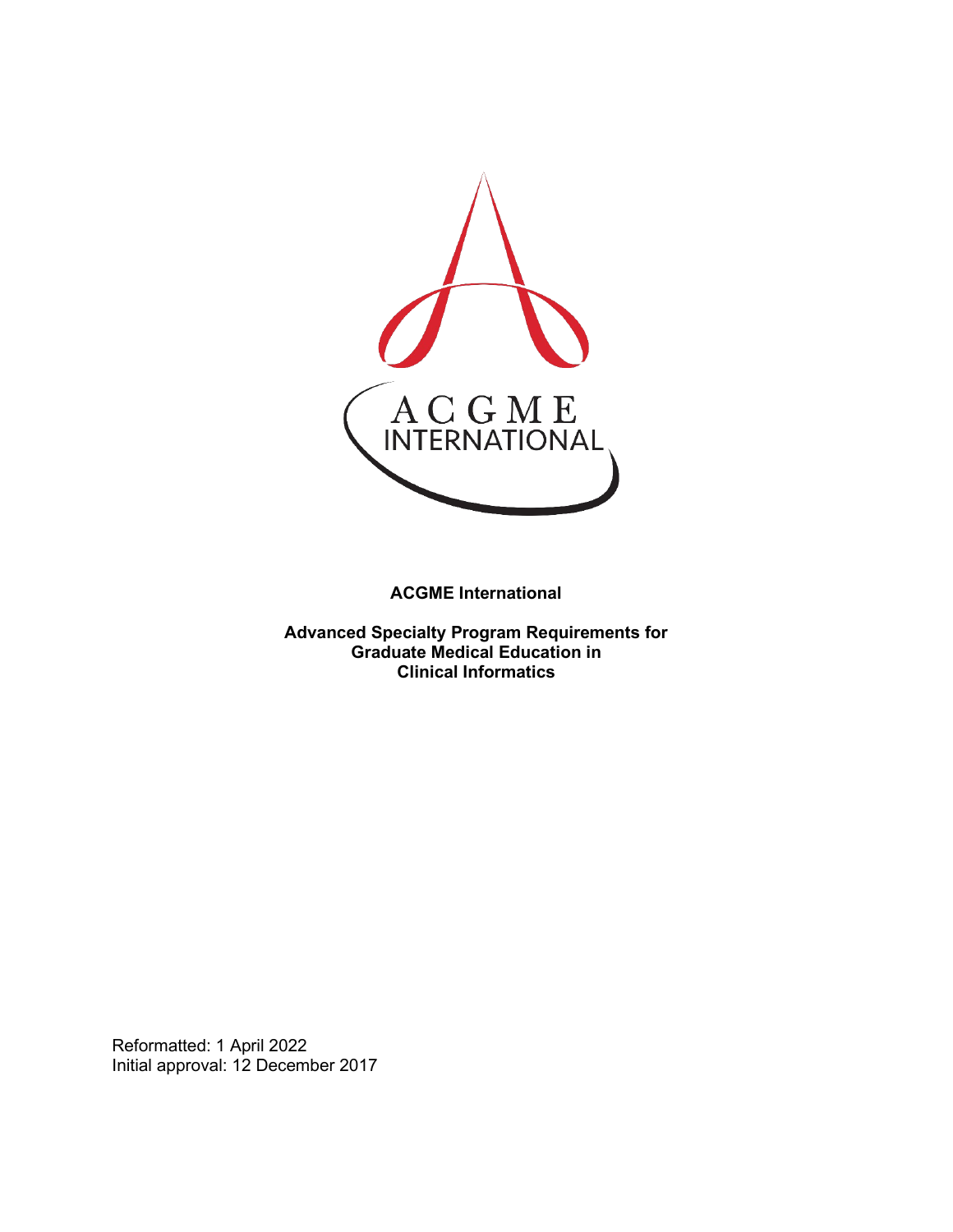### **ACGME International Specialty Program Requirements for Graduate Medical Education in Clinical Informatics**

#### **Int. Introduction**

*Background and Intent: Programs must achieve and maintain Foundational Accreditation according to the ACGME-I Foundational Requirements prior to receiving Advanced Specialty Accreditation. The Advanced Specialty Requirements noted below complement the ACGME-I Foundational Requirements. For each section, the Advanced Specialty Requirements should be considered together with the Foundational Requirements.*

### **Int. I. Definition and Scope of the Specialty**

Clinical informatics is the subspecialty of all medical specialties that transforms health care by analyzing, designing, implementing, and evaluating information and communication systems to improve patient care, enhance access to care, advance individual and population health outcomes, and strengthen the clinicianpatient relationship.

Physicians who practice clinical informatics draw from the broader field of biomedical and health information technology (IT) as they apply informatics methods, concepts, and tools to the practice of medicine. Thus, they must understand the culture, boundaries, and complexities of the field. Further, the stakeholders, structures, and processes that constitute the health system affect the information and knowledge needs of health care professionals and influence the selection and implementation of clinical information processes and systems.

Physicians who practice clinical informatics collaborate with other health care and IT professionals and provide consultative services that use their knowledge of patient care combined with their understanding of informatics concepts, methods, and health IT tools to improve clinical practice by:

leading initiatives designed to enhance health care quality and access by supporting and facilitating care coordination and transitions of care through the procurement, customization, development, implementation, management, evaluation, and continuous improvement of clinical information systems;

securing the legal and ethical use of clinical information;

assessing information and knowledge needs of health care professionals and patients;

characterizing, evaluating, and refining clinical processes;

analyzing, developing, implementing, and refining clinical decision support systems; and,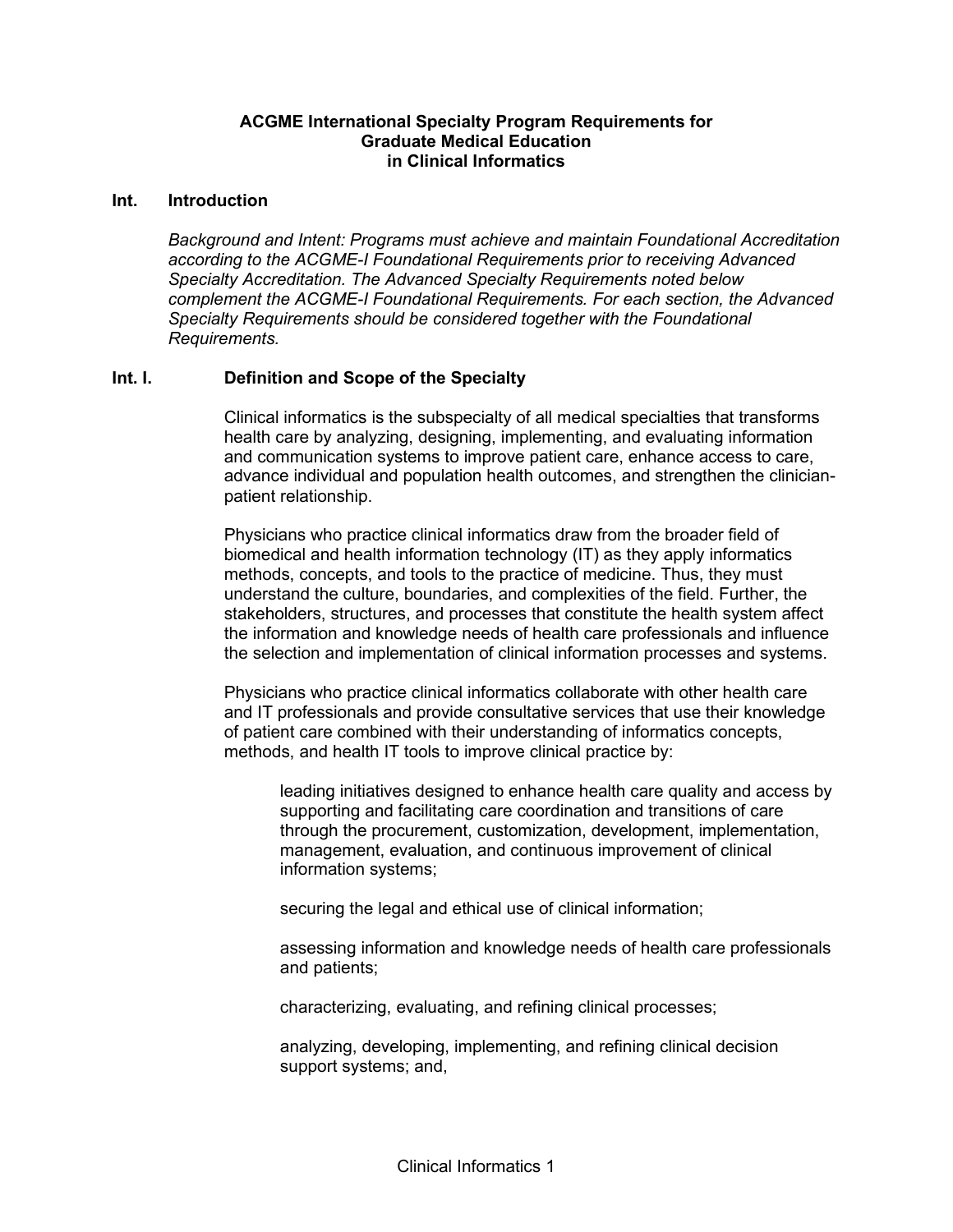participating in projects designed to use technology to promote patient care that is safe, efficient, effective, timely, patient-centered, and equitable.

### **Int. II. Duration of Education**

- Int. II.A. The educational program in clinical informatics must be 24 or 36 months in length.
- Int. II.A.1. Fellows must complete the program within 48 months of matriculation.

### **I. Institution**

## **I.A. Sponsoring Institution**

- I.A.1. A fellowship in clinical informatics must function as an integral part of an ACGME-I-accredited residency.
- I.A.2. There must be an institutional policy governing the educational resources committed to the fellowship that ensures collaboration among the multiple disciplines and professions involved in educating fellows.
- I.A.3. There may be only one ACGME-I-accredited clinical informatics program within a Sponsoring Institution.

### **I.B. Participating Sites**

See International Foundational Requirements, Section I.B.

#### **II. Program Personnel and Resources**

#### **II.A. Program Director**

- II.A.1. The program director must have at least three years of experience in the practice of clinical informatics.
- II.A.1.a) The program director should have experience in clinical informatics education.
- II.A.2. The program director must ensure that each fellow's individualized learning plan includes documentation of Milestones evaluation.
- II.A.3. The program director must ensure that each resident's semiannual evaluation include review of an individualized learning e-portfolio, which may include IT applications used, projects participated in, presentations given, team/committee work, courses taken, externships, or other educational products.

#### **II.B. Faculty**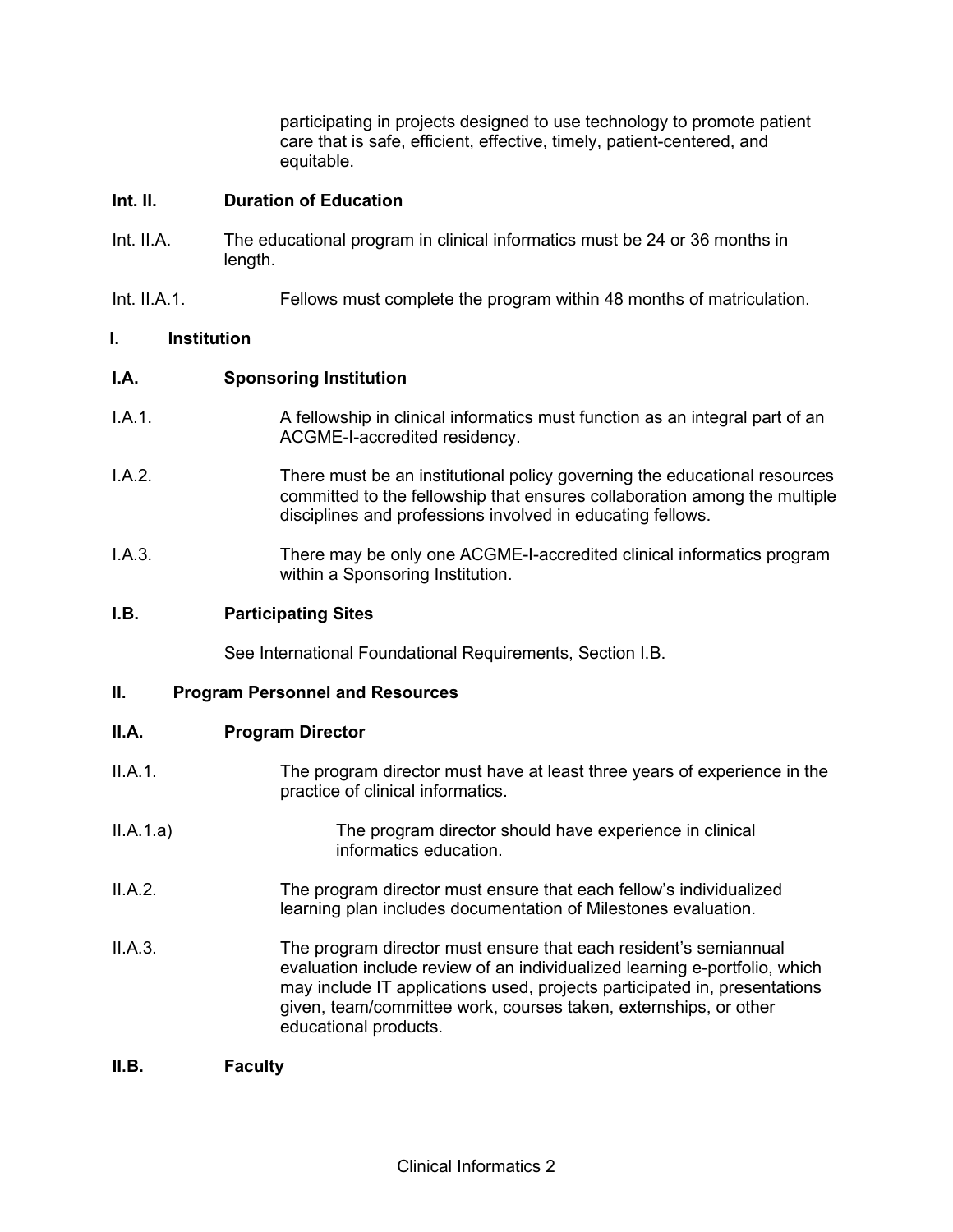| II.B.1.   | In addition to the program director, there must be at least two faculty<br>members.                                                                                                            |  |
|-----------|------------------------------------------------------------------------------------------------------------------------------------------------------------------------------------------------|--|
| II.B.1.a) | The faculty members and program director should equal at least<br>two full time equivalents (FTE).                                                                                             |  |
| II.B.2.   | Physician faculty members should have at least two years of experience<br>in the practice of clinical informatics.                                                                             |  |
| II.C.     | <b>Other Program Personnel</b>                                                                                                                                                                 |  |
|           | See International Foundational Requirements, Section II.C.                                                                                                                                     |  |
| II.D.     | <b>Resources</b>                                                                                                                                                                               |  |
| II.D.1.   | There must be space and equipment for the educational program,<br>including meeting rooms, classrooms, computers, internet access, visual<br>and other educational aids, and work/study space. |  |

- II.D.2. The primary clinical site must operate a clinical information system that is able to:
- II.D.2.a) collect, store, retrieve, and manage health and wellness data and information;
- II.D.2.b) provide clinical decision support; and,
- II.D.2.c) support ambulatory, inpatient, and remote care settings, as needed.

## **III. Fellow Appointment**

# **III.A. Eligibility Criteria**

III.A.1. Prior to appointment in the program, fellows should have completed an ACGME-I-accredited residency program, or a residency program acceptable to the Sponsoring Institution's Graduate Medical Education Committee.

## **III.B. Number of Fellows**

See International Foundational Requirements, Section III.B.

# **IV. Specialty-Specific Educational Program**

# **IV.A. ACGME-I Competencies**

- IV.A.1. The program must integrate the following ACGME-I Competencies into the curriculum.
- IV.A.1.a) Professionalism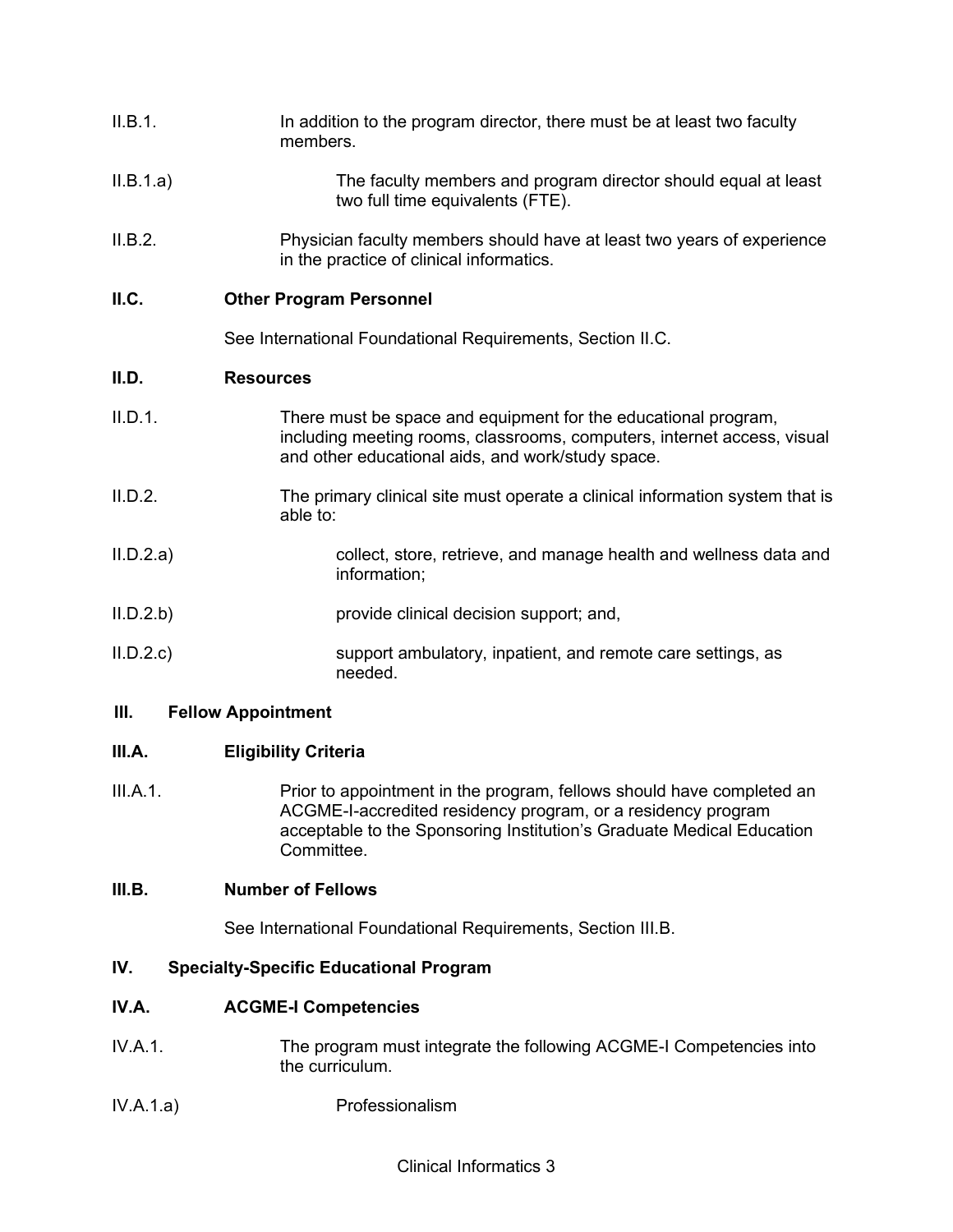| IV.A.1.a)(1)           | Fellows must demonstrate a commitment to<br>professionalism and an adherence to ethical principles.<br>Fellows must demonstrate:                                                                                                                                                                                                                                         |
|------------------------|--------------------------------------------------------------------------------------------------------------------------------------------------------------------------------------------------------------------------------------------------------------------------------------------------------------------------------------------------------------------------|
| IV.A.1.a)(1)(a)        | the ability to recognize the causes and prevention<br>of security breaches and their consequences to the<br>individual, the system, the organization, and society<br>at-large; and,                                                                                                                                                                                      |
| IV.A.1.a)(1)(b)        | sensitivity to the impact information system<br>changes have on practice patterns, and on<br>physician-patient relations and physician work-life<br>balance.                                                                                                                                                                                                             |
| IV.A.1.b)              | <b>Patient Care and Procedural Skills</b>                                                                                                                                                                                                                                                                                                                                |
| IV.A.1.b)(1)           | Fellows must provide patient care that is compassionate,<br>appropriate, and effective for the treatment of health<br>problems and the promotion of health. Fellows must<br>demonstrate competence in:                                                                                                                                                                   |
| IV.A.1.b)(1)(a)        | the practice of health promotion, disease<br>prevention, diagnosis, care, and treatment of<br>patients of each gender, from adolescence to old<br>age, during health and all stages of illness;                                                                                                                                                                          |
| IV.A.1.b)(1)(b)        | leveraging information and communication<br>technology to:                                                                                                                                                                                                                                                                                                               |
| IV.A.1.b)(1)(b)(i)     | incorporate informatics principles across the<br>dimensions of health care including, health<br>promotion, disease prevention, diagnosis,<br>and treatment of individuals and their<br>families across the lifespan;                                                                                                                                                     |
| IV.A.1.b).(1).(b).(ii) | use informatics tools to improve<br>assessment, interdisciplinary care planning,<br>management, coordination, and follow-up of<br>patients;                                                                                                                                                                                                                              |
| IV.A.1.b)(1)(b)(iii)   | use informatics tools, such as electronic<br>health records or personal health records, to<br>facilitate the coordination and<br>documentation of key events in patient care,<br>such as family communication, consultation<br>around goals of care, immunizations,<br>advance directive completion, and<br>involvement of multiple team members as<br>appropriate; and, |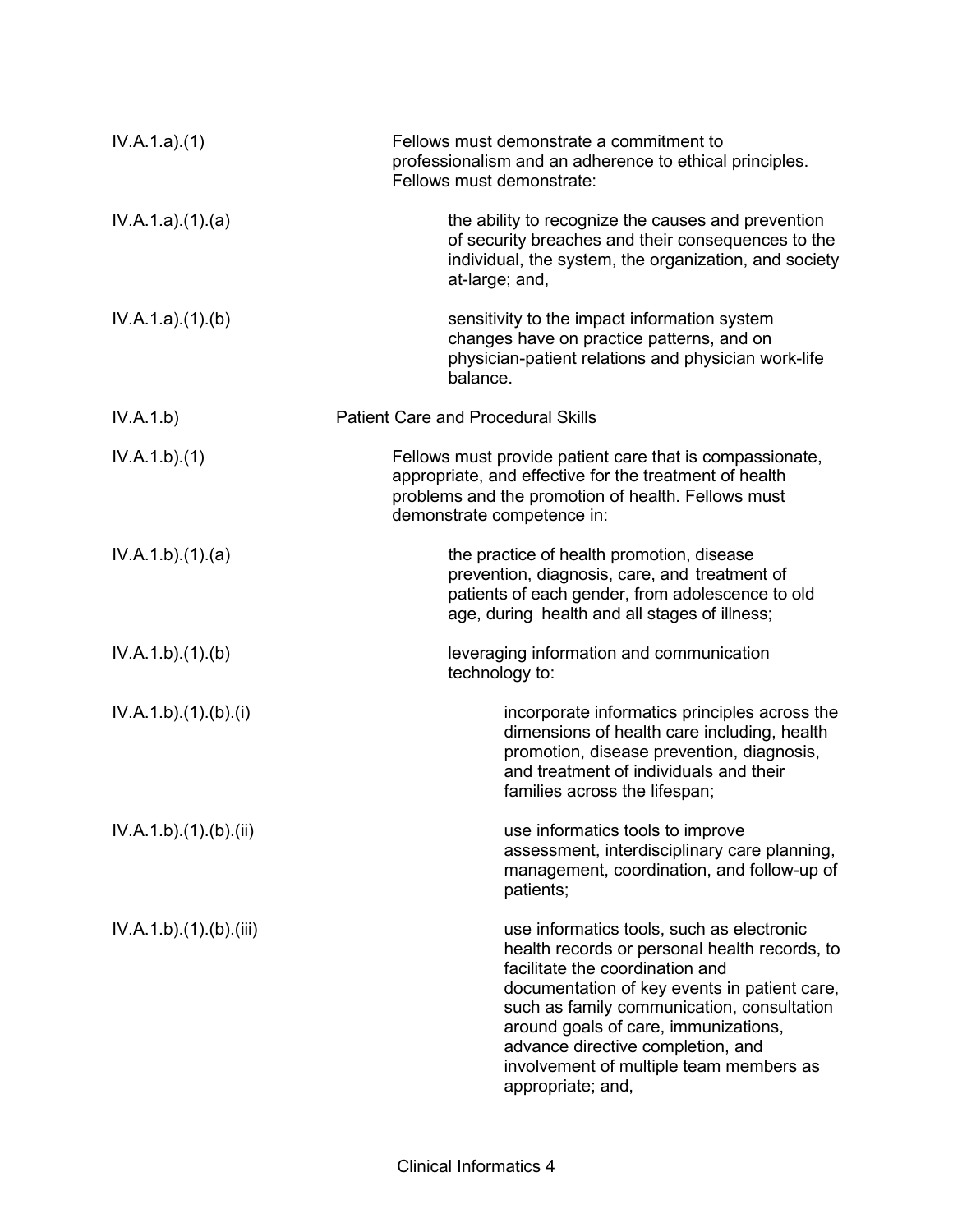| IV.A.1.b)(1)(b)(iv)       | use informatics tools to promote<br>confidentiality and security of patient data.                                                                                                                                                                       |
|---------------------------|---------------------------------------------------------------------------------------------------------------------------------------------------------------------------------------------------------------------------------------------------------|
| IV.A.1.b)(1)(c)           | fundamental programming, database design, and<br>user interface design;                                                                                                                                                                                 |
| IV.A.1.b)(1)(d)           | project management and software engineering<br>related to the development and management of IT<br>projects pertinent to patient care;                                                                                                                   |
| IV.A.1.b)(1)(e)           | identification of changes needed in organizational<br>processes and clinician practices to optimize health<br>system operational effectiveness;                                                                                                         |
| IV.A.1.b)(1)(f)           | analysis of patient care workflow and processes to<br>identify information system features that will<br>support improved quality, efficiency, effectiveness,<br>and safety of clinical services;                                                        |
| IV.A.1.b)(1)(g)           | assessment of user needs for a clinical information<br>or telecommunication system or application;                                                                                                                                                      |
| IV.A.1.b)(1)(h)           | combining an understanding of informatics<br>concepts, methods, and health IT to develop,<br>implement, and refine clinical decision support<br>systems; and,                                                                                           |
| IV.A.1.b)(1)(i)           | evaluating the impact of information system<br>implementation and use on patient care and users.                                                                                                                                                        |
| IV.A.1.c)                 | <b>Medical Knowledge</b>                                                                                                                                                                                                                                |
| $IV.A.1.c.$ (1)           | Fellows must demonstrate knowledge of established and<br>evolving biomedical clinical, epidemiological, and social-<br>behavioral sciences, as well as the application of this<br>knowledge to patient care. Fellows must demonstrate<br>knowledge of:  |
| $IV.A.1.c$ . $(1).$ $(a)$ | fundamental informatics vocabulary, concepts,<br>models, and theories;                                                                                                                                                                                  |
| $IV.A.1.c.$ (1).(b)       | the health care environment, to include how<br>business processes and financial considerations,<br>including resourcing information technology,<br>influence health care delivery and the flow of data<br>among the major domains of the health system; |
| $IV.A.1.c$ ) $(1)(c)$     | how information systems and processes enhance<br>or compromise the decision-making and actions of<br>health care team members;                                                                                                                          |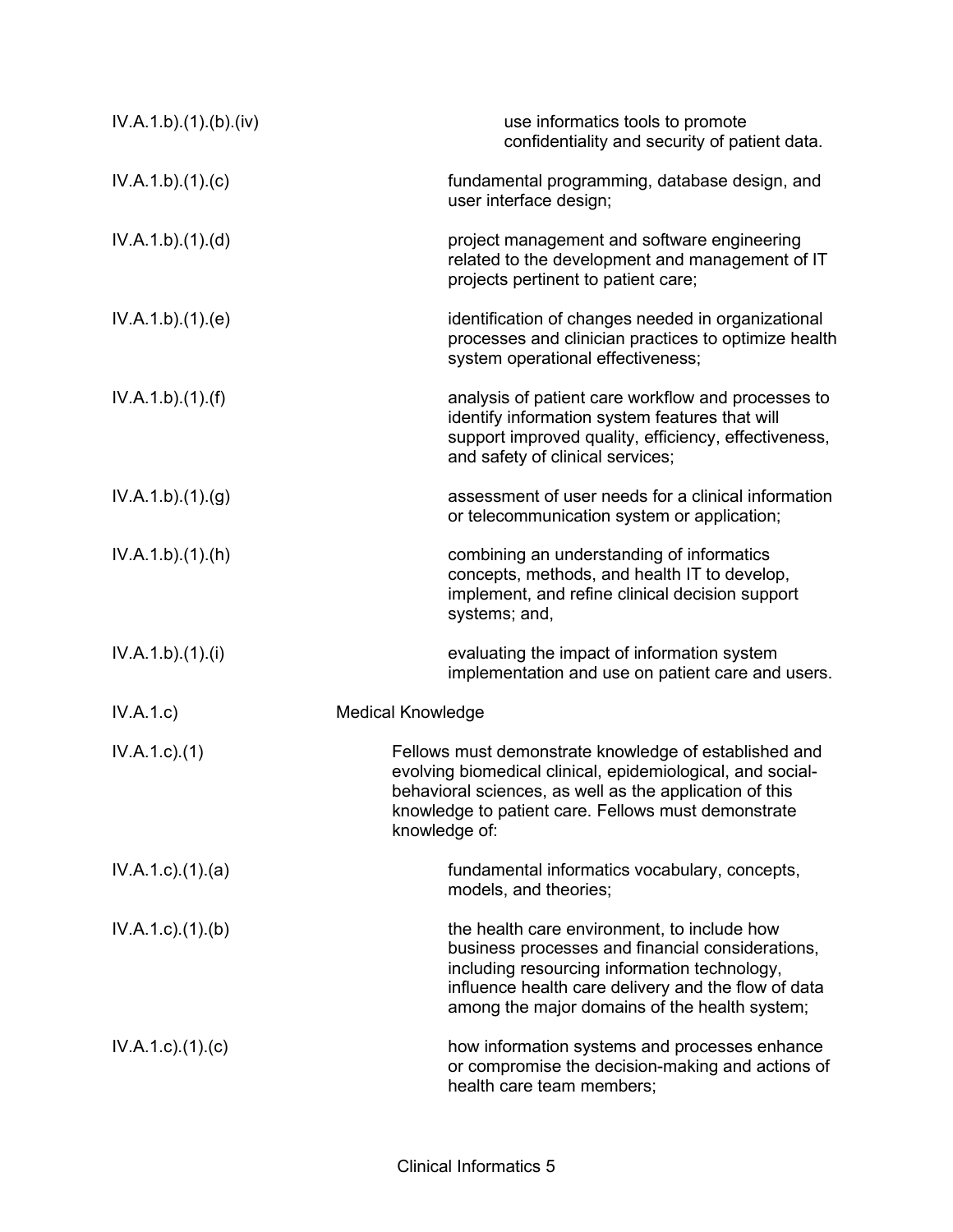| $IV.A.1.c$ . $(1).$ $(d)$ | process improvement or change management for<br>health care processes;                                                                                                                                                                                                |
|---------------------------|-----------------------------------------------------------------------------------------------------------------------------------------------------------------------------------------------------------------------------------------------------------------------|
| IV.A.1.c.1(1).(e)         | information system management skills, to include<br>project management, the life cycle of information<br>systems, the constantly evolving capabilities of IT<br>and health care, and the technical and non-<br>technical issues surrounding system<br>implementation; |
| $IV.A.1.c$ ). $(1).(f)$   | the impact of clinical information systems on users<br>and patients;                                                                                                                                                                                                  |
| IV.A.1.c).(1).(g)         | strategies to support clinician users and promote<br>clinician adoption of systems;                                                                                                                                                                                   |
| $IV.A.1.c$ . $(1).(h)$    | clinical decision design, support, use, and<br>implementation;                                                                                                                                                                                                        |
| $IV.A.1.c$ ). $(1).$      | evaluation of information systems to provide<br>feedback for system improvement;                                                                                                                                                                                      |
| IV.A.1.c)(1)(j)           | leadership in organizational change, fostering<br>collaboration, communicating effectively, and<br>managing large-scale projects related to clinical<br>information systems;                                                                                          |
| $IV.A.1.c$ . $(1).$ $(k)$ | risk management and mitigation related to patient<br>safety and privacy; and,                                                                                                                                                                                         |
| IV.A.1.c)(1)(I)           | the various settings and related structures for<br>organizing, regulating, and financing care for<br>patients.                                                                                                                                                        |
| IV.A.1.d)                 | Practice-based Learning and Improvement                                                                                                                                                                                                                               |
| IV.A.1.d)(1)              | Fellows must demonstrate the ability to investigate and<br>evaluate their care of patients, to appraise and assimilate<br>scientific evidence, and to continuously improve patient<br>care based on constant self-evaluation and lifelong<br>learning.                |
| IV.A.1.e)                 | Interpersonal and Communication Skills                                                                                                                                                                                                                                |
| IV.A.1.e. (1)             | Fellows must demonstrate interpersonal and<br>communication skills that result in the effective exchange<br>of information and collaboration with patients, their<br>families, and health professionals. Fellows must:                                                |
| IV.A.1.e. (1). (a)        | demonstrate the ability to serve as a liaison among<br>IT professionals, administrators, and clinicians.                                                                                                                                                              |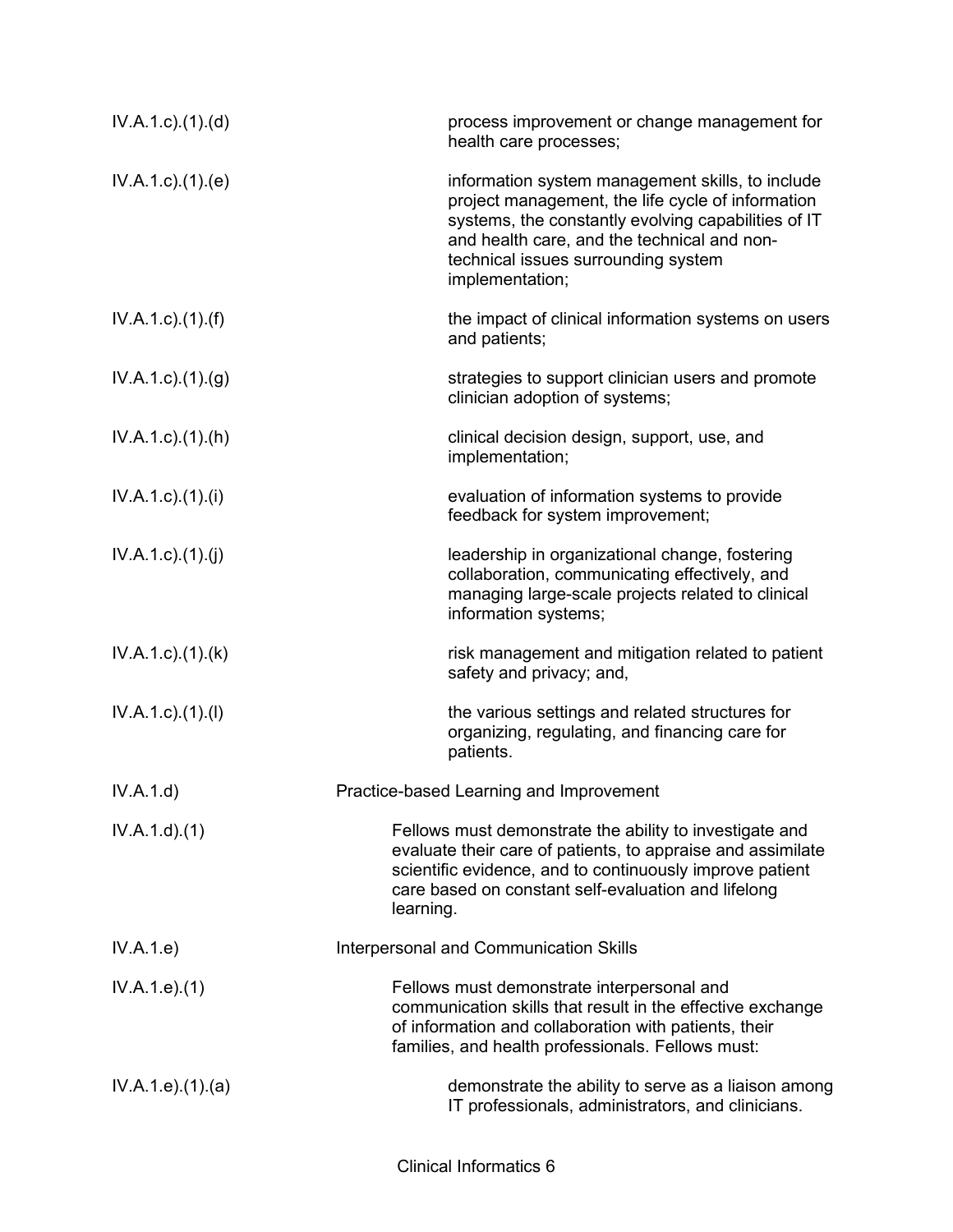| IV.A.1.f)       | <b>Systems-based Practice</b>                                                                                                                                                                                                                                                            |
|-----------------|------------------------------------------------------------------------------------------------------------------------------------------------------------------------------------------------------------------------------------------------------------------------------------------|
| IV.A.1.f)(1)    | Fellows must demonstrate an awareness of and<br>responsiveness to the larger context and system of health<br>care, including the social determinates of health, as well as<br>the ability to call effectively on other resources in the<br>system to produce optimal care. Fellows must: |
| IV.A.1.f)(1)(a) | demonstrate the ability to recognize one's own role<br>and the role of systems in prevention and<br>disclosure of medical error;                                                                                                                                                         |
| IV.A.1.f)(1)(b) | identify, evaluate, and implement systems<br>improvement based on clinical practice or patient<br>and family satisfaction data in personal practice, in<br>team practice, and within institutional settings;                                                                             |
| IV.A.1.f)(1)(c) | analyze the impact of business strategies on health<br>information technology;                                                                                                                                                                                                           |
| IV.A.1.f)(1)(d) | analyze patient care workflow and processes;                                                                                                                                                                                                                                             |
| IV.A.1.f)(1)(e) | identify information system features that will<br>support improved quality, efficiency, effectiveness,<br>and safety of clinical services;                                                                                                                                               |
| IV.A.1.f)(1)(f) | identify potential unintended consequences of new<br>system and process implementation, as well as<br>changes to existing systems and processes;                                                                                                                                         |
| IV.A.1.f)(1)(g) | demonstrate awareness of issues related to patient<br>privacy; and,                                                                                                                                                                                                                      |
| IV.A.1.f)(1)(h) | query and analyze data repositories/warehouses.                                                                                                                                                                                                                                          |
| IV.B.           | <b>Regularly Scheduled Educational Activities</b>                                                                                                                                                                                                                                        |
| IV.B.1.         | Didactic sessions must be delivered at the primary clinical site or through<br>distance education with partnered and approved educational institutions.                                                                                                                                  |
| IV.B.2.         | Fellows must participate in planning and conducting conferences.                                                                                                                                                                                                                         |
| IV.C.           | <b>Clinical Experiences</b>                                                                                                                                                                                                                                                              |
| IV.C.1.         | Fellows must have clearly defined, written descriptions of responsibilities<br>and a reporting structure for all educational assignments.                                                                                                                                                |
| IV.C.2.         | Educational assignments must be designed to provide fellows with<br>exposure to different types of clinical and health information systems.                                                                                                                                              |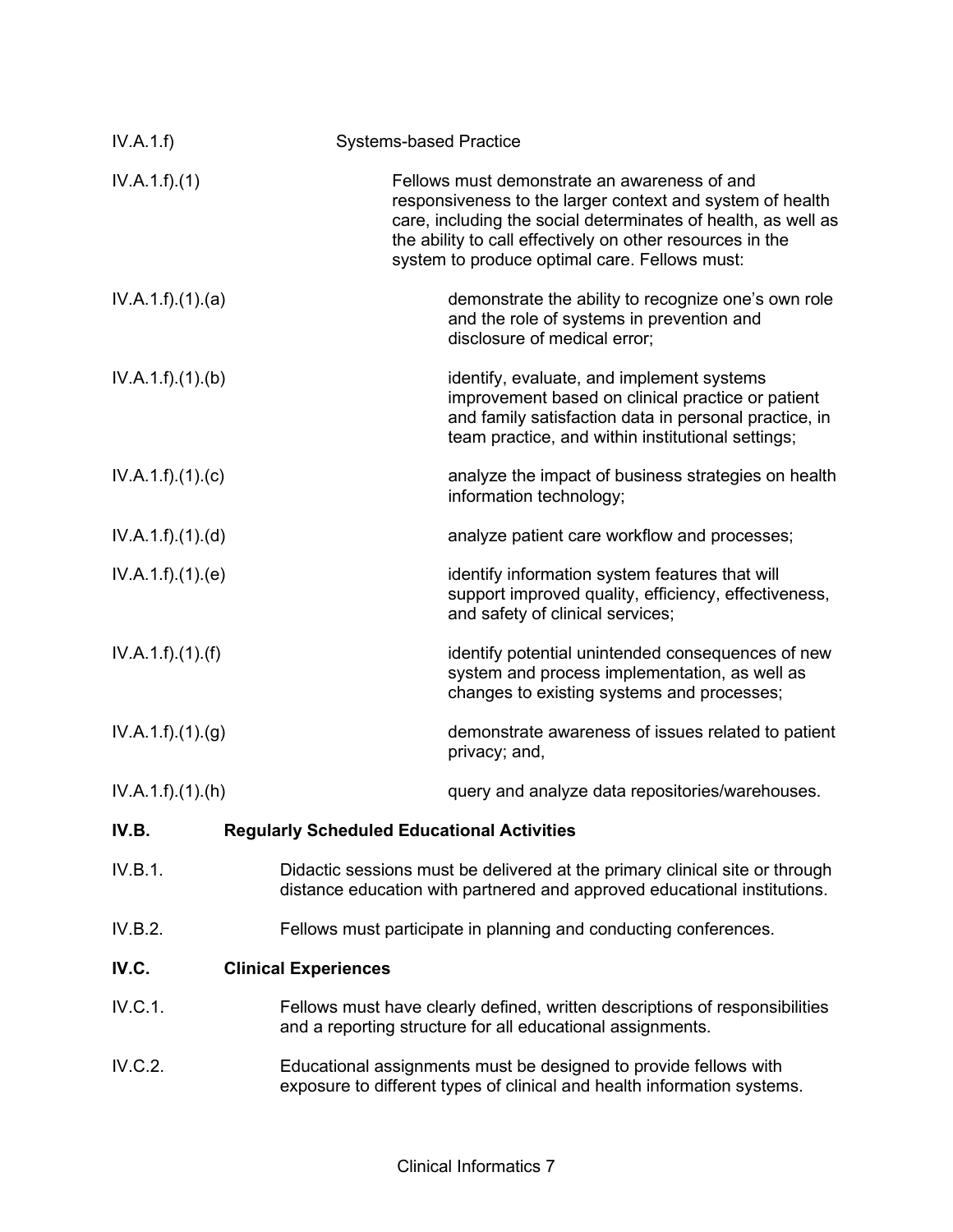- IV.C.3. Educational assignments should have a particular focus (or foci), such as:
- IV.C.3.a) algorithm development;
- IV.C.3.b) bioinformatics/computational biology;
- IV.C.3.c) clinical translational research;
- IV.C.3.d) data organization/user interface;
- IV.C.3.e) diagnostics;
- IV.C.3.f) health IT user interface design;
- IV.C.3.g) imaging informatics and radiology information systems;
- IV.C.3.h) information technology business strategy and management;
- IV.C.3.i) laboratory information systems/pathology informatics;
- IV.C.3.j) public health informatics;
- IV.C.3.k) regulatory informatics;
- IV.C.3.l) remote systems/telemedicine; and,
- IV.C.3.m) a specialty-specific focus.
- IV.C.4. Each fellow must have an individualized learning plan that allows the fellow to demonstrate competence in all required Competency areas within the specified length of the educational program, and that:
- IV.C.4.a) is specific to the fellow's primary specialty; or,
- IV.C.4.b) incorporates the area of focus in the fellow's educational assignment(s).
- IV.C.5. Fellows must have long-term assignments to integrate their knowledge and prior experience in a clinical setting that poses real-world clinical informatics challenges.
- IV.C.6. Each fellow must actively participate as a member of at least one interdisciplinary team that is addressing clinical informatics needs for the health system.
- IV.C.6.a) This must include analyzing issues, planning, and implementing recommendations from the team.
- IV.C.6.b) The interdisciplinary team should include physicians, nurses, other health care professionals, administrators, and information technology/system personnel.